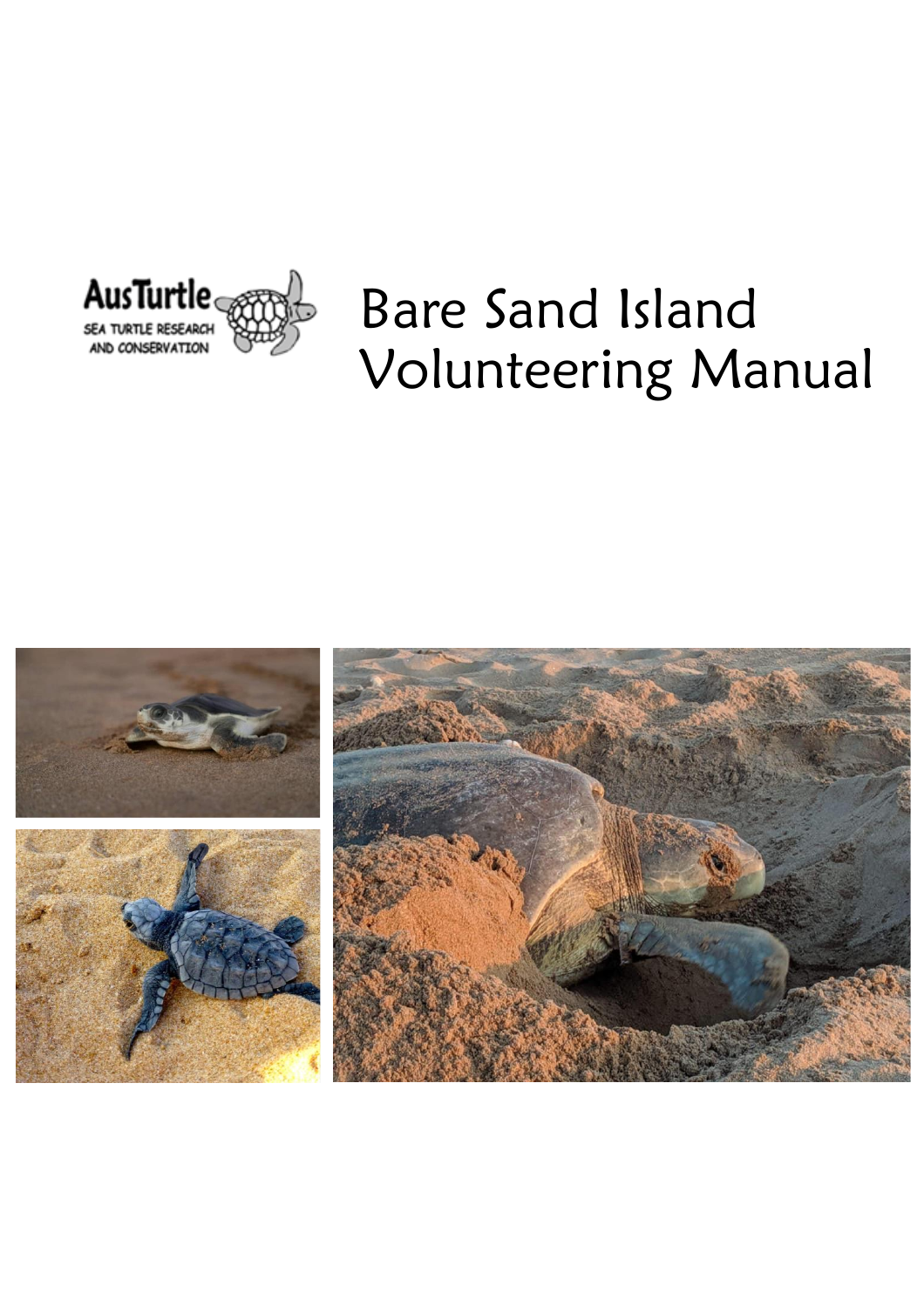

# Project outline

Research at Bare Sand Island commenced in 1989. The project is a scientific study to examine the biology and ecology of nesting and foraging sea turtles. A large population of Flatback sea turtles (*Natator depressus*) and a small population of Olive Ridley sea turtles (*Lepidochelys olivacea*) nest on the island during the winter months (May to September). AusTurtle Inc. was formed in 2004 and since then, we have collected population data to monitor abundance over time and determine threats to survival. The waters around Bare Sand Island support significant numbers of foraging Green (*Chelonia mydas*) and Hawksbill (*Eretmochelys imbricate)* sea turtles.



The International Union for Conservation of Nature (IUCN) nominates a set of criteria used to identify species at risk of extinctions. The criteria are used by both the Northern Territory Government and Commonwealth Government under the *Territory Parks and Wildlife Conservation (TPWC) Act* 2006 and *Environmental Protection and Biodiversity Conservation (EPBC) Act 1999*. The table below lists each species and risk of extinction under international, national and state criteria.

| Common name  | Scientific name        | <b>EPBC</b> | NT (TPWC) | <b>IUCN</b> |
|--------------|------------------------|-------------|-----------|-------------|
| Flatback     | Natator depressus      | VU          | DГ        | DD          |
| Olive Ridley | Lepidochelys olivacea  | FN          | VU.       | VU          |
| Green        | Chelonia mydas         | VU          |           | FN          |
| Hawksbill    | Eretmochelys imbricata | VI I        | VI        |             |

*CR – Critically Endangered (an extremely high risk of extinction in the near future)*

*EN – Endangered (a very high risk of extinction in the near future)*

*VU – Vulnerable (a high risk of extinction in the wild in the medium term*

*LC – Least Concern (evaluation indicates the species does not qualify for any other category)*

*DD – Data Deficient (evaluated but inadequate data or knowledge to rank the status)*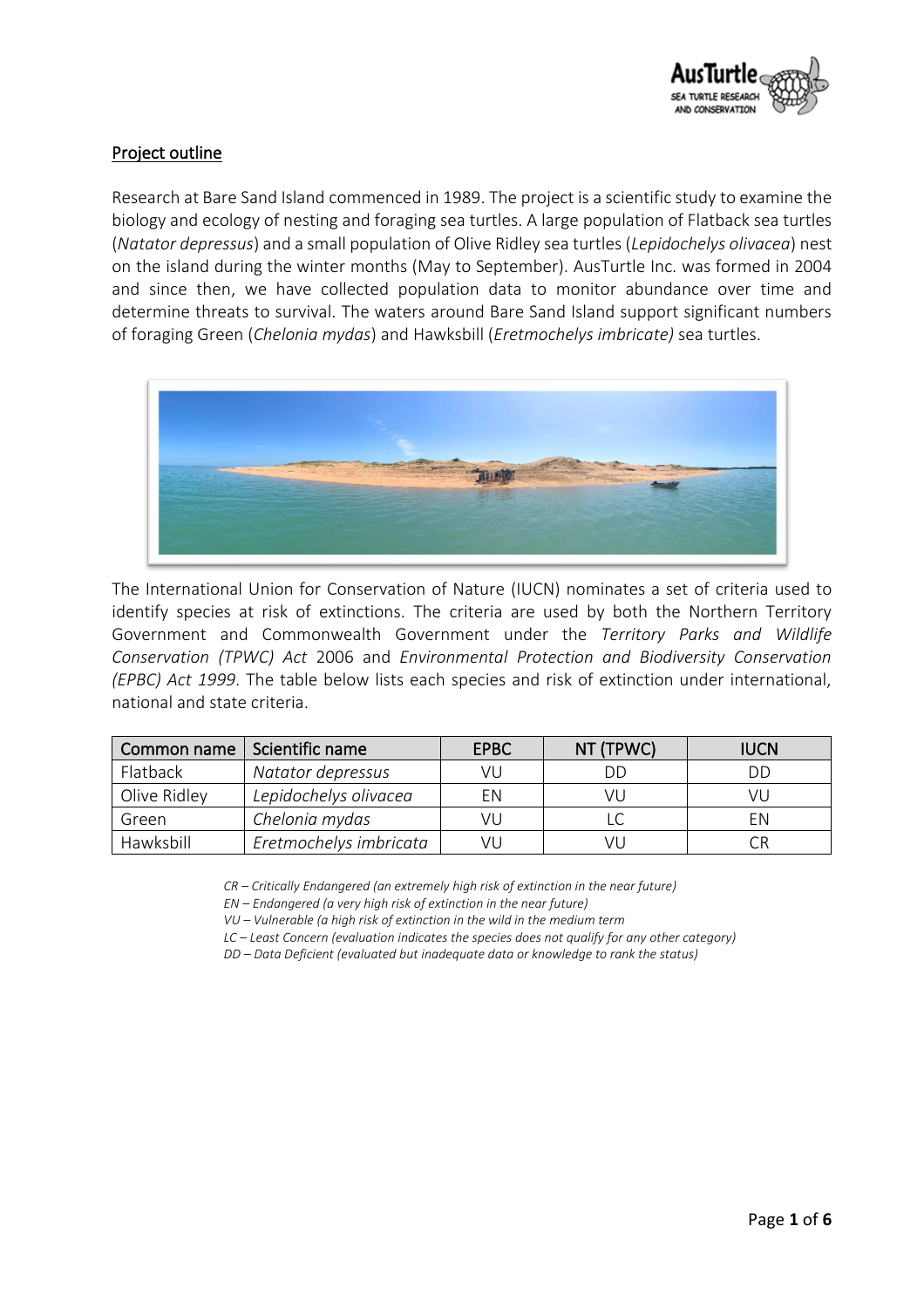

## Location

Bare Sand Island is located approximately 50 km west of Darwin, the island is the smallest of eight islands within Fog Bay. Bare Sand Island has an approximate circumference of 1.8 km sitting upon rocky reef. As the name suggests the island is mostly sand, with low dunes sparsely vegetated with grasses, herbs and a single tree.

The island is subject to strong winds, a large tidal range of up to 8m and strong current, causing the island to be in a constant state of change. The closest settlement is Dundee Beach approximately 22km west, the camp is otherwise isolated.



## Cultural significance

Bare Sand Island (Ngulbitjik) is part of the Kenbi Aboriginal Land Trust. This was the longest running Aboriginal land claim in Australian history. The claim was successful in 2016 after 37 years. The island has two registered sites and is recognised as a Cultural site as a whole. The island is a women's island and is believe the fresh water that pools on the island is attached to a water hole on the mainland. The islands night sky is also a dreaming site.



## What to expect

Transport to the island is provided by Sea Darwin Eco Tours, taking approximately 1.5hrs by boat from Cullen Bay Ferry Terminal. The camp is isolated, with limited Telstra mobile phone reception. The camp has a communal kitchen, with three solar powered fridges. Cooking duties are shared amongst the volunteers with a set menu each week (please see Bare Sand Island Recipe Book). There are limited power outlets available during the day.

As the name suggests, Bare Sand Island has a lot of fine sand which gets into everything. Please keep this in mind when deciding what to bring, especially electronics such as cameras with moving lenses.

There is a composting toilet set-up on the island for volunteer use. There is a limited amount fresh water for a 'sponge bath' as fresh water is mostly reserved for drinking and cooking. A lot of our volunteers opt to bathe on the beach on an outgoing tide and take the opportunity to wash their clothes at the same time. All rubbish, including sanitary items, are to be removed from the island on return.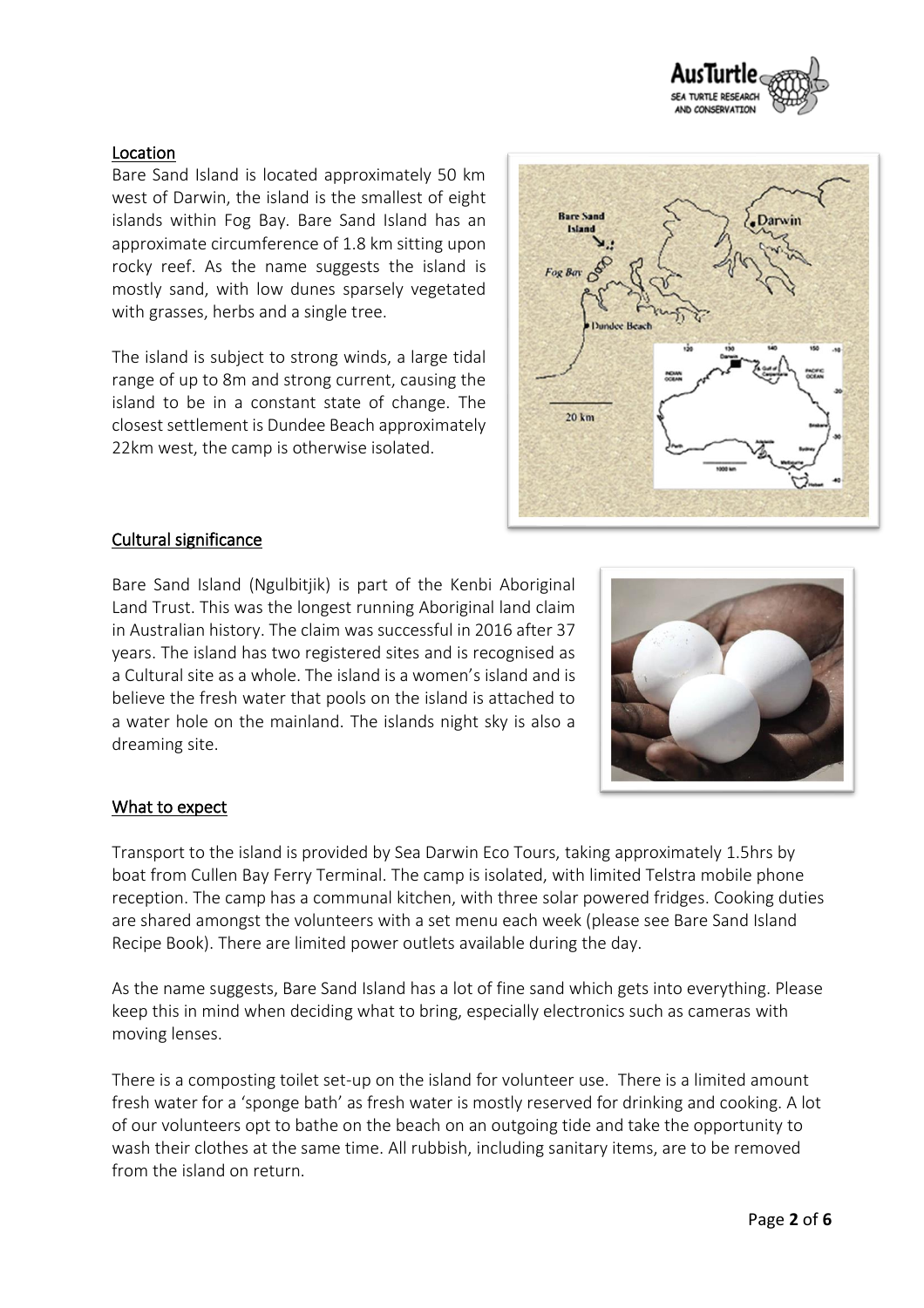

# *Swimming is not permitted nor advised due to resident saltwater crocodiles.*  Duties on the Island

Research duties depend on tidal movement. Beach patrols require you to be on the beach two hours prior to high tide in the evening. If you would like to see the tide times for your week, google search 'Fish Reef NT tide times' for a chart. The majority of duties are conducted at night and early morning. Research duties include:

- Beach patrols looking for nesting turtles
- Checking for turtle tracks
- Tagging (experienced people only)
- Measuring adult nesting females
- Counting and assessing hatched nests

### Other duties, conducted during the day, on an ad-hoc basis can include:

- Maintenance of equipment
- Data Entry (your camp leader can help you navigate this)
- Compiling and populating the season's nesting and hatchling success data
- Tagging and measuring turtles
- Helping with specific studies on blood chemistry
- Diet analysis and movements
- Predation of hatchlings
- Hatchling vocalisation

#### What is included

- Boat transfer (to and from Darwin)
- Breakfast, lunch and dinner
- Drinking water
- 1 x Comfortable Dune 4WD single mattress per person
- 1 x three-person tent per person

## What isn't included

- Food and accommodation in Darwin Prior to and after Bare Sand Island trip
- Transport to and from airport/accommodation to island transfer (Cullen Bay Ferry Terminal)
- Personal insurance (volunteers are expected to have their own travel and/or health insurance)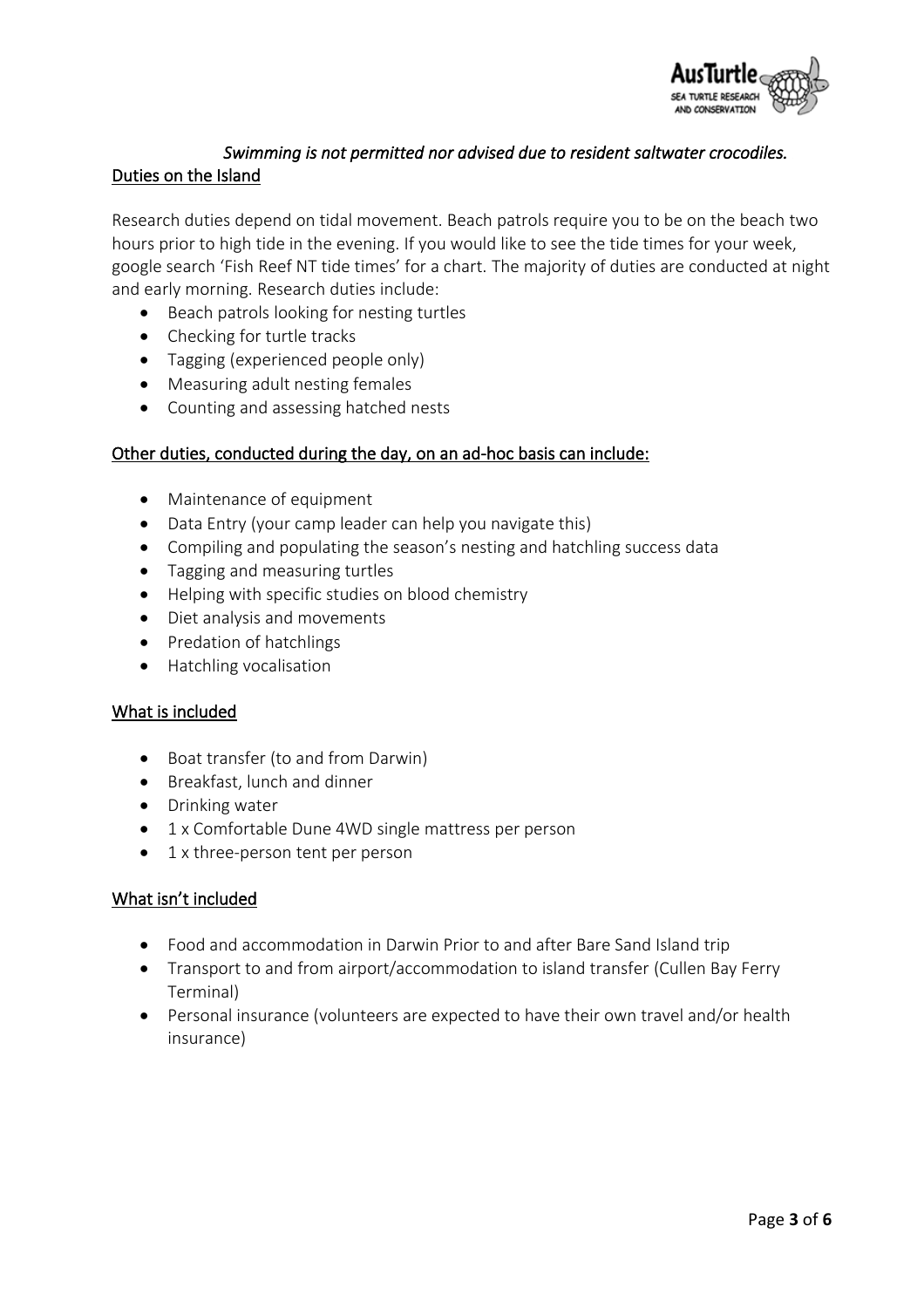

## What to bring:

- Broad-brimmed hat
- Sunglasses
- Sunscreen
- Bathers
- Towel
- Long-sleeve sun protective shirt
- Head lamp with red light
- Personal water bottle (at least 1L)
- Personal toiletries
- Sand shoes (optional)
- Reef boots (optional)
- Thongs/Sandals
- Sleeping bag
- Sheet for mat
- Pillow
- Camera
- Battery pack/portable charger (optional)
- Books or activities to keep you entertained during down times (during the day when hot)
- Snacks

# Drug and alcohol policy

Bare Sand Island is a remote location close to dangerous wildlife and inhospitable conditions. There is a high risk of incidents and or injury if not vigilant. Drugs and alcohol are not permitted.



# **Activities**

Don't forget to bring your sense of adventure. There is spectacular birdlife and sights to see.

- Bird watching
- Reef walks
- Reading
- Beach walks
- Fishing (you will need to bring personal gear)